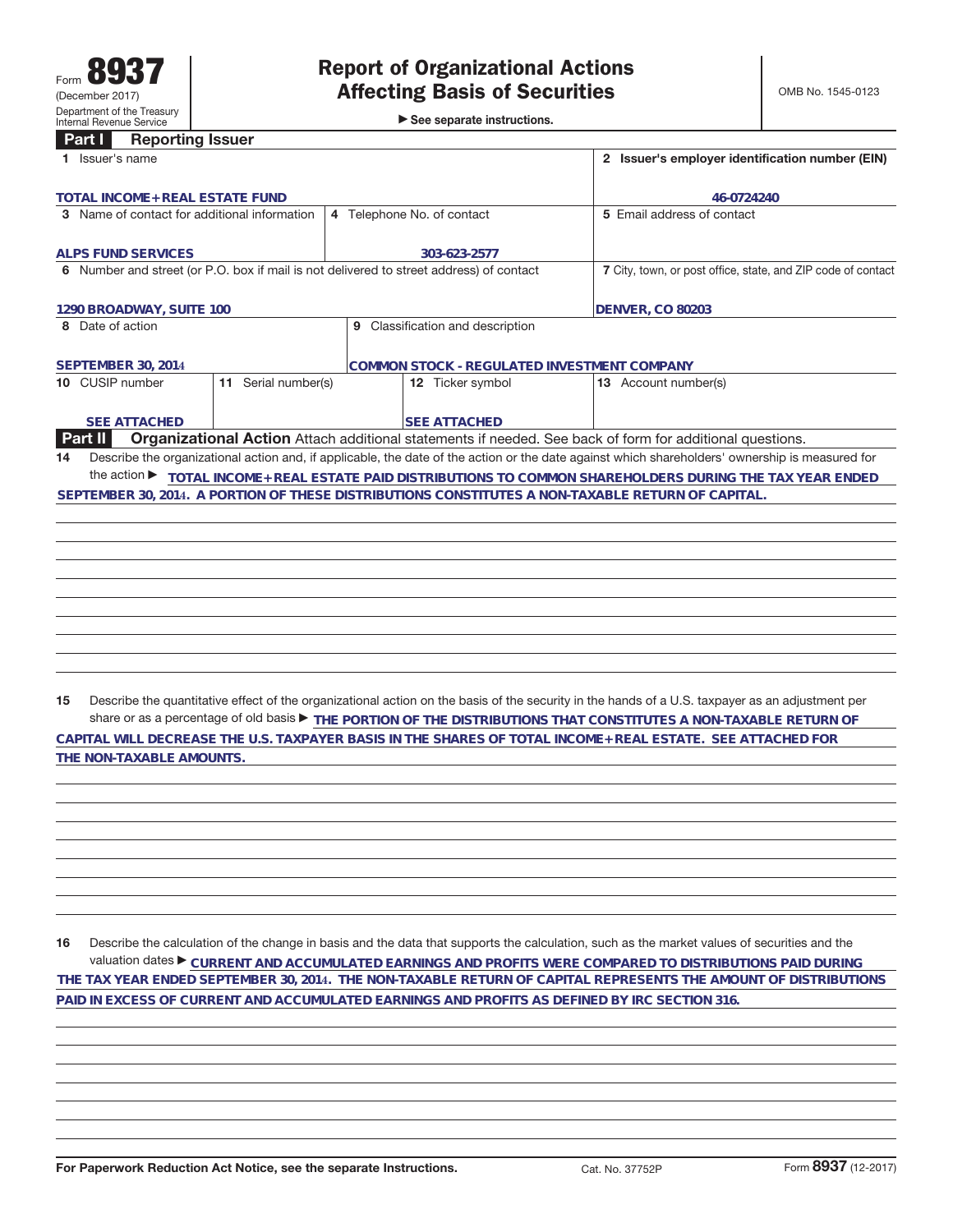**18** Can any resulting loss be recognized? ▶ NO

19 Provide any other information necessary to implement the adjustment, such as the reportable tax year **> SEE STATEMENT ATTACHED** 

|                                                   |                                                                                                                                   | Under penalties of perjury, I declare that I have examined this return, including accompanying schedules and statements, and to the best of my knowledge and<br>belief, it is true, correct, and complete. Declaration of preparer (other than officer) is based on all information of which preparer has any knowledge. |                      |              |                                                 |  |  |  |  |  |  |  |
|---------------------------------------------------|-----------------------------------------------------------------------------------------------------------------------------------|--------------------------------------------------------------------------------------------------------------------------------------------------------------------------------------------------------------------------------------------------------------------------------------------------------------------------|----------------------|--------------|-------------------------------------------------|--|--|--|--|--|--|--|
| Sign<br><b>Here</b>                               |                                                                                                                                   | A SIGNED COPY OF THIS FORM IS MAINTAINED AT THE OFFICE OF THE<br>Signatu <sup></sup> TAXPAYER<br>Print yo <del>ur name ►</del><br>πue∙                                                                                                                                                                                   |                      |              |                                                 |  |  |  |  |  |  |  |
| <b>Paid</b><br><b>Preparer</b><br><b>Use Only</b> |                                                                                                                                   | Print/Type preparer's name                                                                                                                                                                                                                                                                                               | Preparer's signature | Date         | <b>PTIN</b><br>if<br>Check    <br>self-employed |  |  |  |  |  |  |  |
|                                                   |                                                                                                                                   | Firm's name<br>$\rightarrow$                                                                                                                                                                                                                                                                                             |                      | Firm's EIN ▶ |                                                 |  |  |  |  |  |  |  |
|                                                   |                                                                                                                                   | Firm's address ▶                                                                                                                                                                                                                                                                                                         | Phone no.            |              |                                                 |  |  |  |  |  |  |  |
|                                                   | Send Form 8937 (including accompanying statements) to: Department of the Treasury, Internal Revenue Service, Ogden, UT 84201-0054 |                                                                                                                                                                                                                                                                                                                          |                      |              |                                                 |  |  |  |  |  |  |  |

 $\overline{\phantom{a}}$